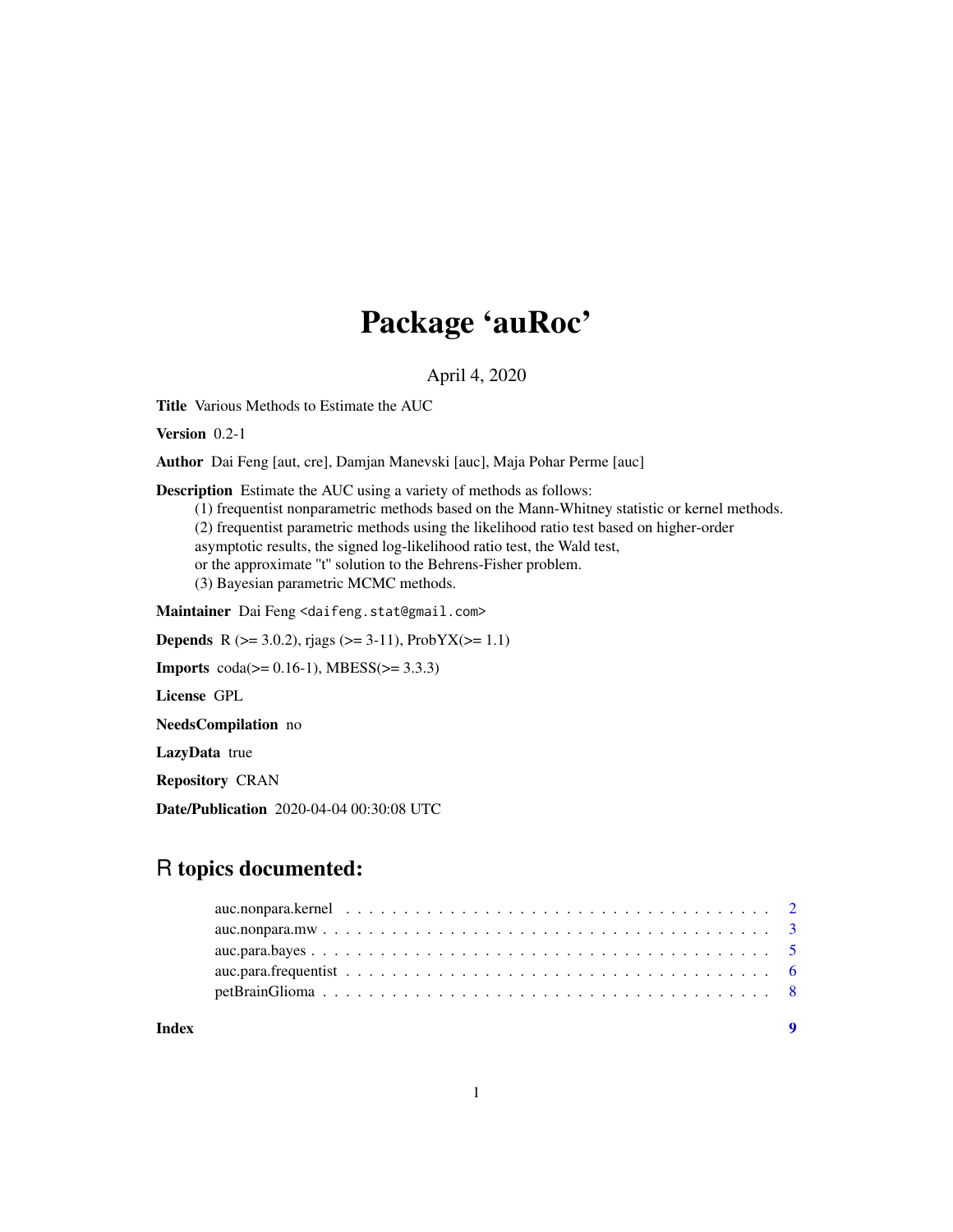<span id="page-1-0"></span>auc.nonpara.kernel *AUC by Kernel Methods*

#### Description

Obtain the point estimate and the confidence interval of the AUC using kernel methods.

#### Usage

```
auc.nonpara.kernel(x, y, conf.level=0.95,
                   integration=c("FALSE","TRUE"),
                   bw=c("nrd0", "sj"), nint=512,
                  method=c("mw", "jackknife", "bootstrapP", "bootstrapBCa"),
                   nboot)
```
#### Arguments

| $\mathsf{x}$ | a vector of observations from class P.                                                                                                                                                                                                                                                                 |
|--------------|--------------------------------------------------------------------------------------------------------------------------------------------------------------------------------------------------------------------------------------------------------------------------------------------------------|
| У            | a vector of observations from class N.                                                                                                                                                                                                                                                                 |
| conf.level   | confidence level of the interval. The default is 0.95.                                                                                                                                                                                                                                                 |
| integration  | a logical value. If its value is FALSE then the results are based on the kernel<br>estimates of the CDF; otherwise the PDF. The default values is FALSE.                                                                                                                                               |
| bw           | method used for bandwidth selection. nrd0 uses a rule-of-thumb for choosing<br>the bandwidth of a Gaussian kernel density estimation; sj uses the method of<br>Sheather & Jones (1991). The default if $nrd0$ .                                                                                        |
| nint         | the number of equally spaced points at which the density is to be estimated. The<br>default if 512.                                                                                                                                                                                                    |
| method       | a method used to construct the CI. mw uses the sd based on the Mann-Whitney<br>statistic; jackknife uses the jackknife method; bootstrapp uses the bootstrap<br>with percentile CI; bootstrapBCa uses bootstrap with bias-corrected and accel-<br>erated CI. The default is mw. It can be abbreviated. |
| nboot        | number of bootstrap iterations.                                                                                                                                                                                                                                                                        |

#### Details

The AUC essentially depends on the CDFs of two classes N and P. We could use kernel smoothing methods to obtain the CDFs. The methods implemented in this function construct the CI based on two different strategies: the first uses kernel smoothing to estimate the PDFs and then the CDFs; and the second starts from the estimate of the CDFs directly. Gaussian kernel is used.

#### Value

Point estimate and lower and upper bounds of the CI of the AUC.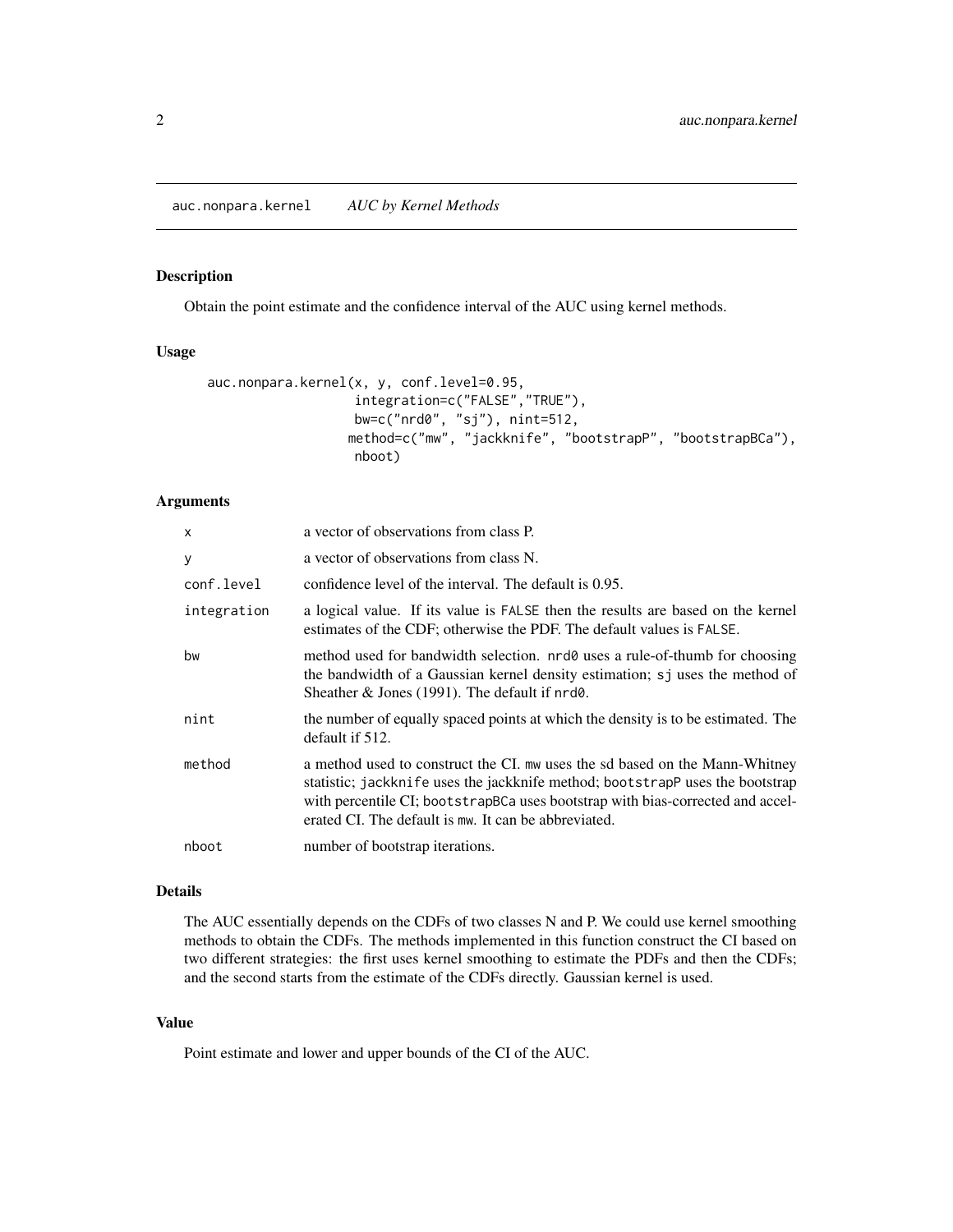#### <span id="page-2-0"></span>Note

The observations from class P tend to have larger values then that from class N.

#### Author(s)

Dai Feng

#### References

Dai Feng, Giuliana Cortese, and Richard Baumgartner (2015) A comparison of confidence/credible interval methods for the area under the ROC curve for continuous diagnostic tests with small sample size. *Statistical Methods in Medical Research* DOI: 10.1177/0962280215602040

Simon Sheather and Michael Jones (1991) A reliable data-based bandwidth selection method for kernel density estimation. *Journal of the Royal Statistical Society. Series B (Methodological)* 53 683-690

#### Examples

```
#Example 1
data(petBrainGlioma)
y <- subset(petBrainGlioma, grade==1, select="FDG", drop=TRUE)
x <- subset(petBrainGlioma, grade==2, select="FDG", drop=TRUE)
auc.nonpara.kernel(x, y)
## Not run:
#Example 2
data(petBrainGlioma)
y <- subset(petBrainGlioma, grade==1, select="ACE", drop=TRUE)
x <- subset(petBrainGlioma, grade==2, select="ACE", drop=TRUE)
auc.nonpara.kernel(x, y, integration="TRUE",
                   bw="sj", method="bootstrapBCa", nboot=999)
```
## End(Not run)

auc.nonpara.mw *AUC Based on the Mann-Whitney Statistic*

#### Description

Obtain the point estimate and the confidence interval of the AUC by various methods based on the Mann-Whitney statistic.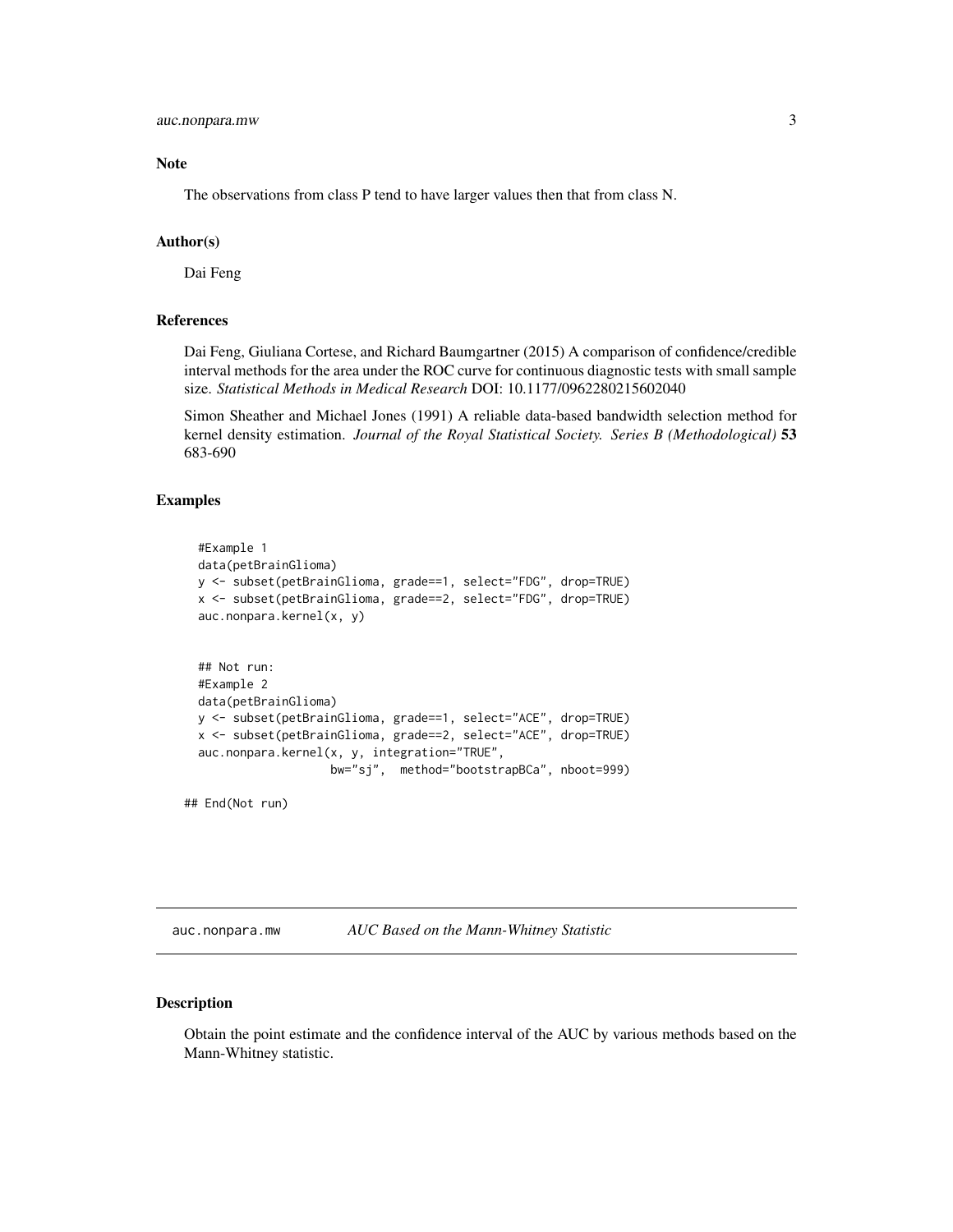#### Usage

```
auc.nonpara.mw(x, y, conf.level=0.95,
               method=c("newcombe", "pepe", "delong", "DL.corr",
                        "jackknife", "bootstrapP", "bootstrapBCa"),
               nboot)
```
#### Arguments

| x          | a vector of observations from class P.                                                                                                                                                                                                                                                                                                                                                                                                                                                    |
|------------|-------------------------------------------------------------------------------------------------------------------------------------------------------------------------------------------------------------------------------------------------------------------------------------------------------------------------------------------------------------------------------------------------------------------------------------------------------------------------------------------|
| у          | a vector of observations from class N.                                                                                                                                                                                                                                                                                                                                                                                                                                                    |
| conf.level | confidence level of the interval. The default is 0.95.                                                                                                                                                                                                                                                                                                                                                                                                                                    |
| method     | a method used to construct the CI, newcombe is the method recommended in<br>Newcombe $(2006)$ ; pepe is the method proposed in Pepe $(2003)$ ; delong is<br>the method proposed in Delong et al. (1988); DL. corr is a method proposed in<br>Perme and Manevski (2018); jackknife uses the jackknife method; bootstrapP<br>uses the bootstrap with percentile CI; bootstrapBCa uses bootstrap with bias-<br>corrected and accelerated CI. The default is newcombe. It can be abbreviated. |
| nboot      | number of bootstrap iterations.                                                                                                                                                                                                                                                                                                                                                                                                                                                           |

#### Details

The function implements various methods based on the Mann-Whitney statistic.

#### Value

Point estimate and lower and upper bounds of the CI of the AUC.

#### Note

The observations from class P tend to have larger values then that from class N.

#### Author(s)

Dai Feng, Damjan Manevski, Maja Pohar Perme

#### References

Elizabeth R Delong, David M Delong, and Daniel L Clarke-Pearson (1988) Comparing the areas under two or more correlated receiver operating characteristic curves: a nonparametric approach. *Biometrics* 44 837-845

Dai Feng, Giuliana Cortese, and Richard Baumgartner (2017) A comparison of confidence/credible interval methods for the area under the ROC curve for continuous diagnostic tests with small sample size. *Statistical Methods in Medical Research* 26(6) 2603-2621 DOI: 10.1177/0962280215602040

Robert G Newcombe (2006) Confidence intervals for an effect size measure based on the Mann-Whitney statistic. Part 2: asymptotic methods and evaluation. *Statistics in Medicine* 25(4) 559-573

Margaret Sullivan Pepe (2003) The statistical evaluation of medical tests for classification and prediction. *Oxford University Press*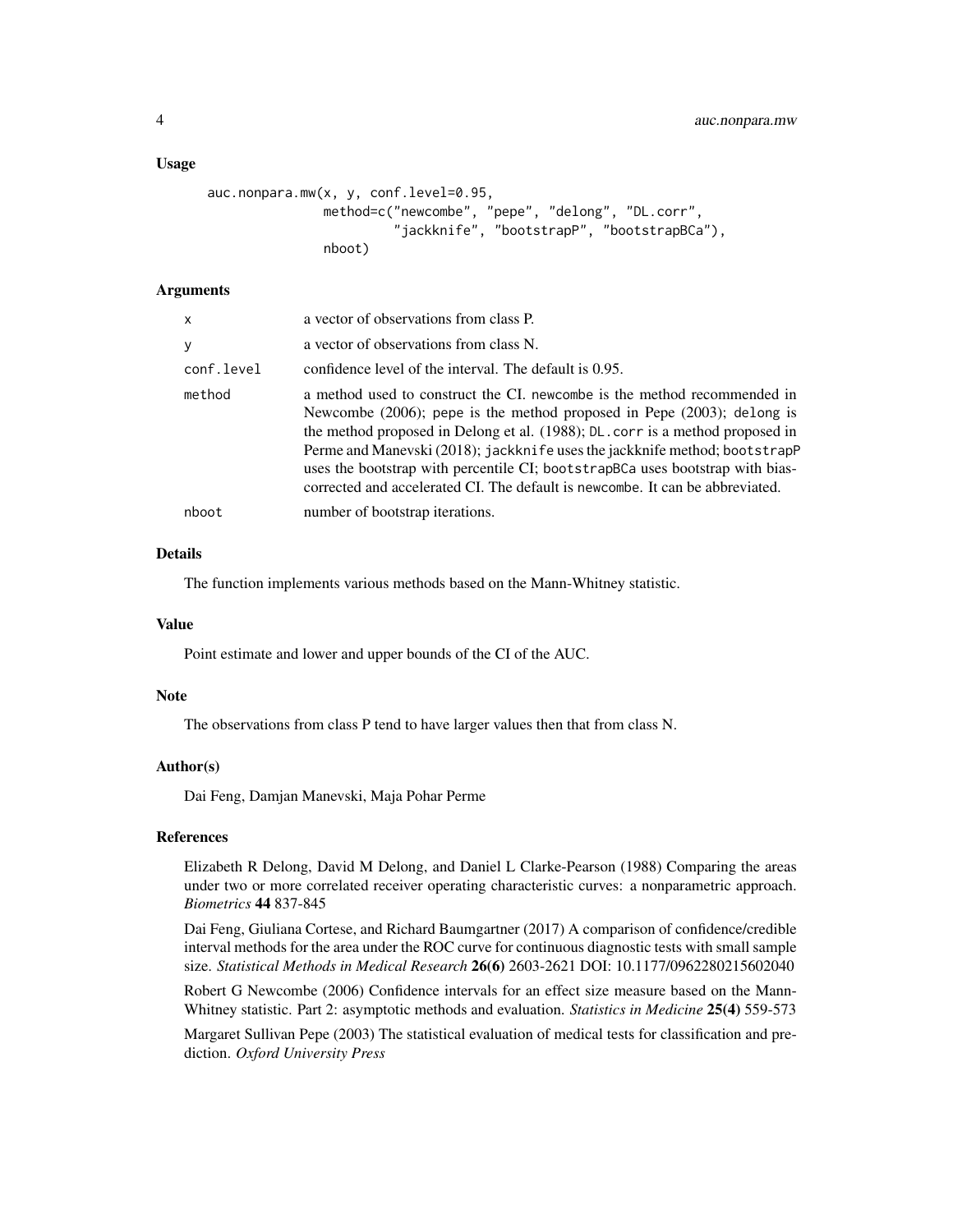#### <span id="page-4-0"></span>auc.para.bayes 5

Maja Pohar Perme and Damjan Manevski (2018) Confidence intervals for the Mann-Whitney test. *Statistical Methods in Medical Research* DOI: 10.1177/0962280218814556

#### Examples

```
data(petBrainGlioma)
y <- subset(petBrainGlioma, grade==1, select="FDG", drop=TRUE)
x <- subset(petBrainGlioma, grade==2, select="FDG", drop=TRUE)
auc.nonpara.mw(x, y)
auc.nonpara.mw(x, y, method="delong")
```
auc.para.bayes *AUC by the Bayesian MCMC*

#### Description

Obtain the point estimate and the credible interval of the AUC using the Bayesian MCMC.

#### Usage

```
auc.para.bayes(x, y, conf.level=0.95,
               dist=c("normalDV", "normalEV", "exponential"),
               nburn=1000, niter=10000, nthin=1, seed=100)
```
#### Arguments

| $\mathsf{x}$ | a vector of observations from class P.                                                                                                                                                                                                                                                 |
|--------------|----------------------------------------------------------------------------------------------------------------------------------------------------------------------------------------------------------------------------------------------------------------------------------------|
| y            | a vector of observations from class N.                                                                                                                                                                                                                                                 |
| conf.level   | confidence level of the interval. The default is 0.95.                                                                                                                                                                                                                                 |
| dist         | the name of a parametric distribution. normal EV stands for normal distribu-<br>tions with equal variance; normalDV stands for normal distributions with un-<br>equal variances; exponential stands for exponential distributions. The default<br>is normal DV. It can be abbreviated. |
| nburn        | number of burn-in. The default is 1000.                                                                                                                                                                                                                                                |
| niter        | number of iterations. The default is 10000.                                                                                                                                                                                                                                            |
| nthin        | number of thinning interval. The default is 1.                                                                                                                                                                                                                                         |
| seed         | the seed. The default is 100.                                                                                                                                                                                                                                                          |

#### Details

Use the Bayesian MCMC to estimate the parameters of the distributions and hence the AUC values.

#### Value

Point estimate and lower and upper bounds of the CI of the AUC.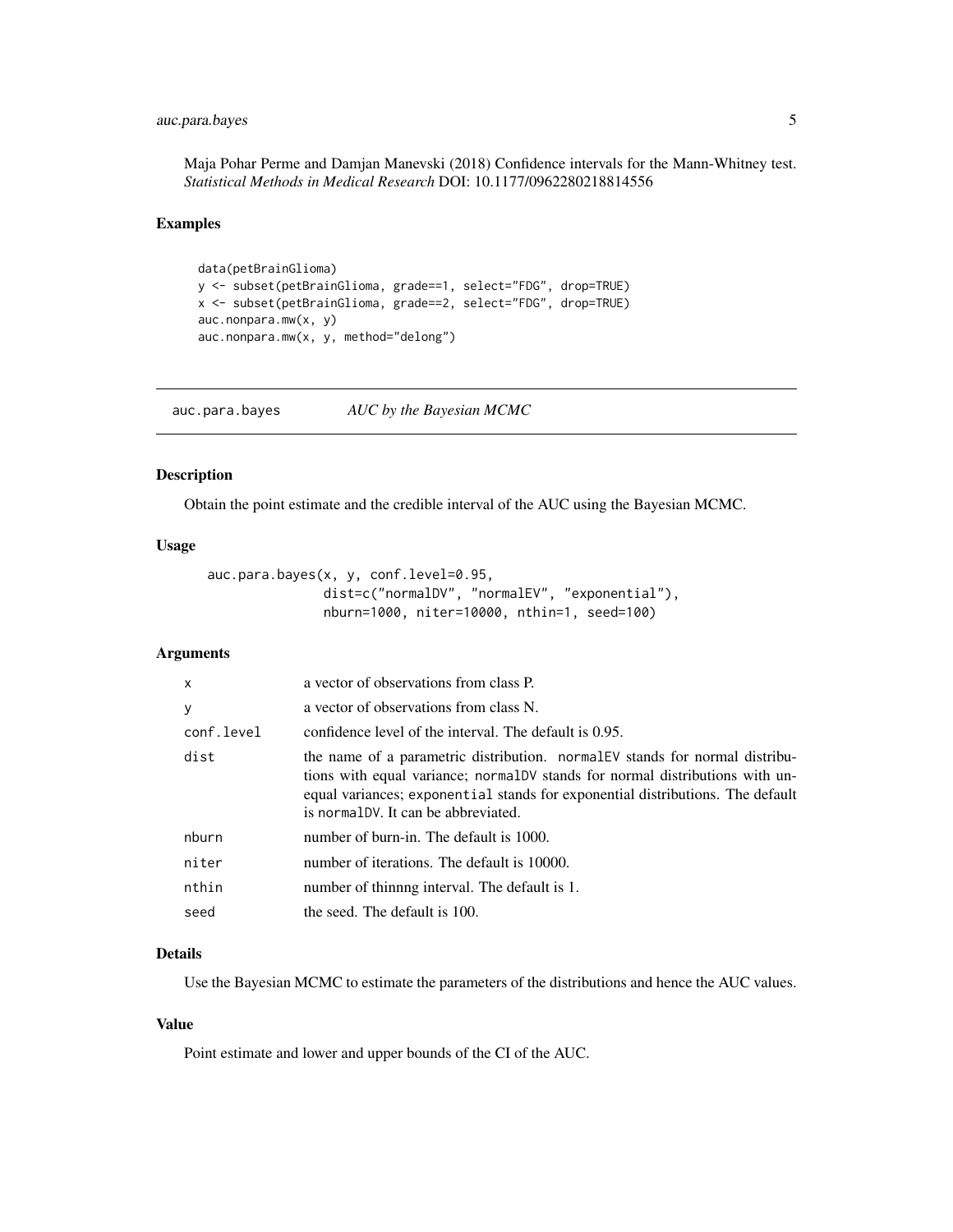#### <span id="page-5-0"></span>Note

The observations from class P tend to have larger values then that from class N.

#### Author(s)

Dai Feng

#### References

Dai Feng, Giuliana Cortese, and Richard Baumgartner (2015) A comparison of confidence/credible interval methods for the area under the ROC curve for continuous diagnostic tests with small sample size. *Statistical Methods in Medical Research* DOI: 10.1177/0962280215602040

#### Examples

```
#Example 1
data(petBrainGlioma)
y <- subset(petBrainGlioma, grade==1, select="FDG", drop=TRUE)
x <- subset(petBrainGlioma, grade==2, select="FDG", drop=TRUE)
auc.para.bayes(x, y, dist="exp")
#Example 2
data(petBrainGlioma)
y <- subset(petBrainGlioma, grade==1, select="ACE", drop=TRUE)
x <- subset(petBrainGlioma, grade==2, select="ACE", drop=TRUE)
auc.para.bayes(x, y, dist="normalDV")
```
auc.para.frequentist *AUC by Frequentist Parametric Methods*

#### Description

Obtain the point estimate and the confidence interval of the AUC using some frequentist parametric methods.

#### Usage

```
auc.para.frequentist(x, y, conf.level=0.95,
                    dist=c("normalDV", "normalEV", "exponential"),
                    method=c("lrstar", "lr", "wald", "RG1", "RG2"))
```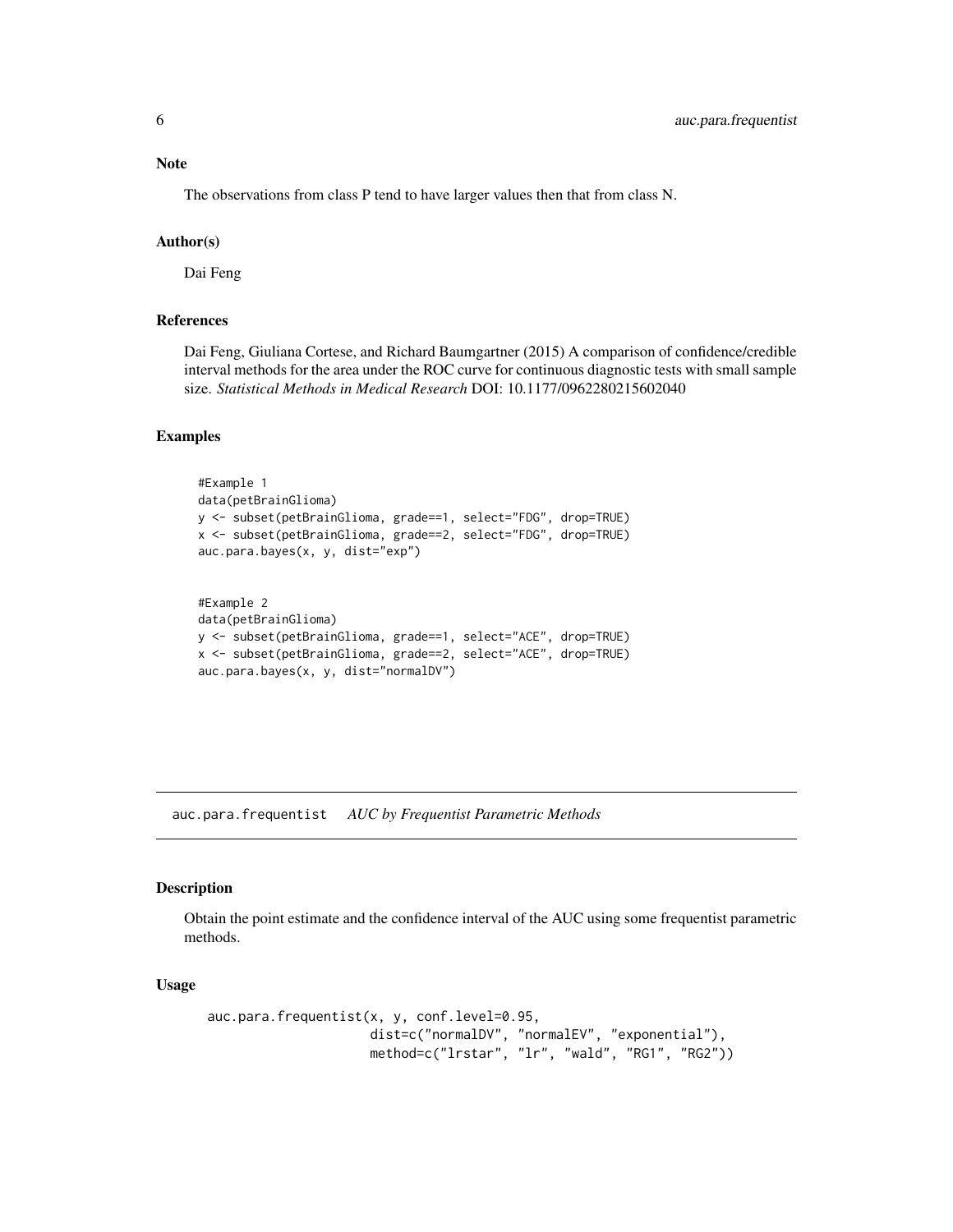#### **Arguments**

| $\mathsf{x}$ | a vector of observations from class P.                                                                                                                                                                                                                                                                                                                                                                        |
|--------------|---------------------------------------------------------------------------------------------------------------------------------------------------------------------------------------------------------------------------------------------------------------------------------------------------------------------------------------------------------------------------------------------------------------|
| y            | a vector of observations from class N.                                                                                                                                                                                                                                                                                                                                                                        |
| conf.level   | confidence level of the interval. The default is 0.95.                                                                                                                                                                                                                                                                                                                                                        |
| dist         | the name of a parametric distribution. normal EV stands for normal distribu-<br>tions with equal variance; normalDV stands for normal distributions with un-<br>equal variances; exponential stands for exponential distributions. The default<br>is normal DV. It can be abbreviated.                                                                                                                        |
| method       | a method used to construct the CI. 1 r star uses the likelihood ratio test based<br>on higher-order asymptotic results; 1r uses the signed log-likelihood ratio test;<br>wald uses the Wald test; RG1 is the approximate "t" solution to the Behrens-<br>Fisher problem; RG2 is the normal approximation to RG1. RG1 and RG2 are for<br>normal distributions. The default is 1 r star. It can be abbreviated. |

#### Details

Use a variety of frequentist methods for different parametric models to estimate the AUC.

#### Value

Point estimate and lower and upper bounds of the CI of the AUC.

#### Note

The observations from class P tend to have larger values then that from class N.

#### Author(s)

Dai Feng

#### References

Giuliana Cortese and Laura Ventura (2013) Accurate higher-order likelihood inference on P(Y < X). *Computational Statistics* 28(3) 1035-1059

Dai Feng, Giuliana Cortese, and Richard Baumgartner (2015) A comparison of confidence/credible interval methods for the area under the ROC curve for continuous diagnostic tests with small sample size. *Statistical Methods in Medical Research* DOI: 10.1177/0962280215602040

Benjamin Reiser and Irwin Guttman (1986) Statistical inference for  $Pr(Y < X)$ : The normal case. *Technometrics* 28(3) 253-257

#### Examples

```
#Example 1
data(petBrainGlioma)
y <- subset(petBrainGlioma, grade==1, select="FDG", drop=TRUE)
x <- subset(petBrainGlioma, grade==2, select="FDG", drop=TRUE)
auc.para.frequentist(x, y, dist="exp")
```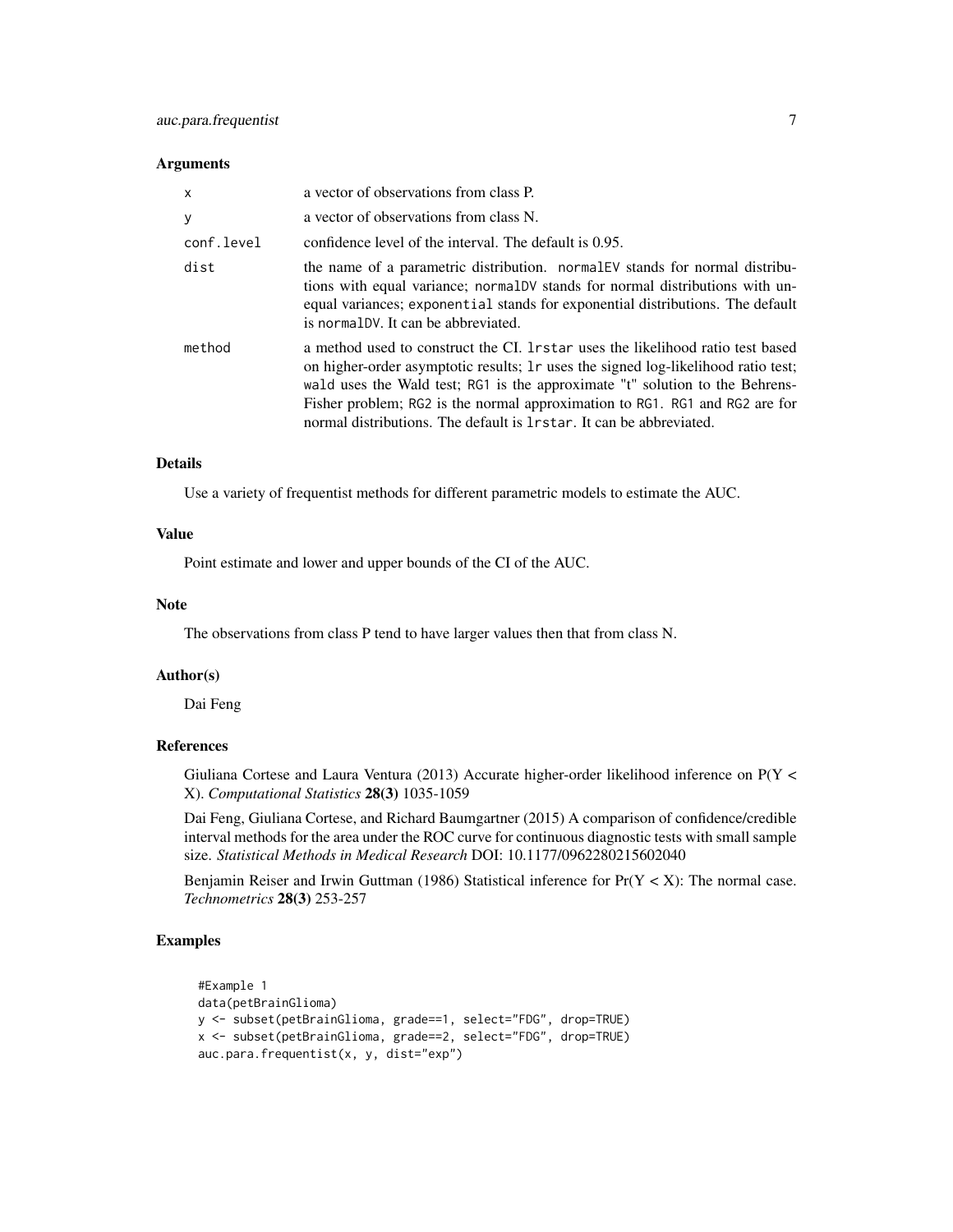```
#Example 2
data(petBrainGlioma)
y <- subset(petBrainGlioma, grade==1, select="ACE", drop=TRUE)
x <- subset(petBrainGlioma, grade==2, select="ACE", drop=TRUE)
auc.para.frequentist(x, y, method="RG1")
```
petBrainGlioma *Standard Uptake Value (SUV) for Brain Glioma Grading*

#### Description

SUVs from FDG PET and ACE PET used in differentiating brain tumors.

#### Usage

petBrainGlioma

#### Format

A data-frame presenting the SUVs.

#### Source

Tatsuro Tsuchida, Hiroaki Takeuchi, Hidehiko Okazawa, Tetsuya Tsujikawa, and Yasuhisa Fujibayashi (2008) Grading of brain glioma with 1-\$^11\$C-acetate PET: comparison with \$^18\$F-FDG PET. *Nuclear medicine and biology* 35(2) 171-176